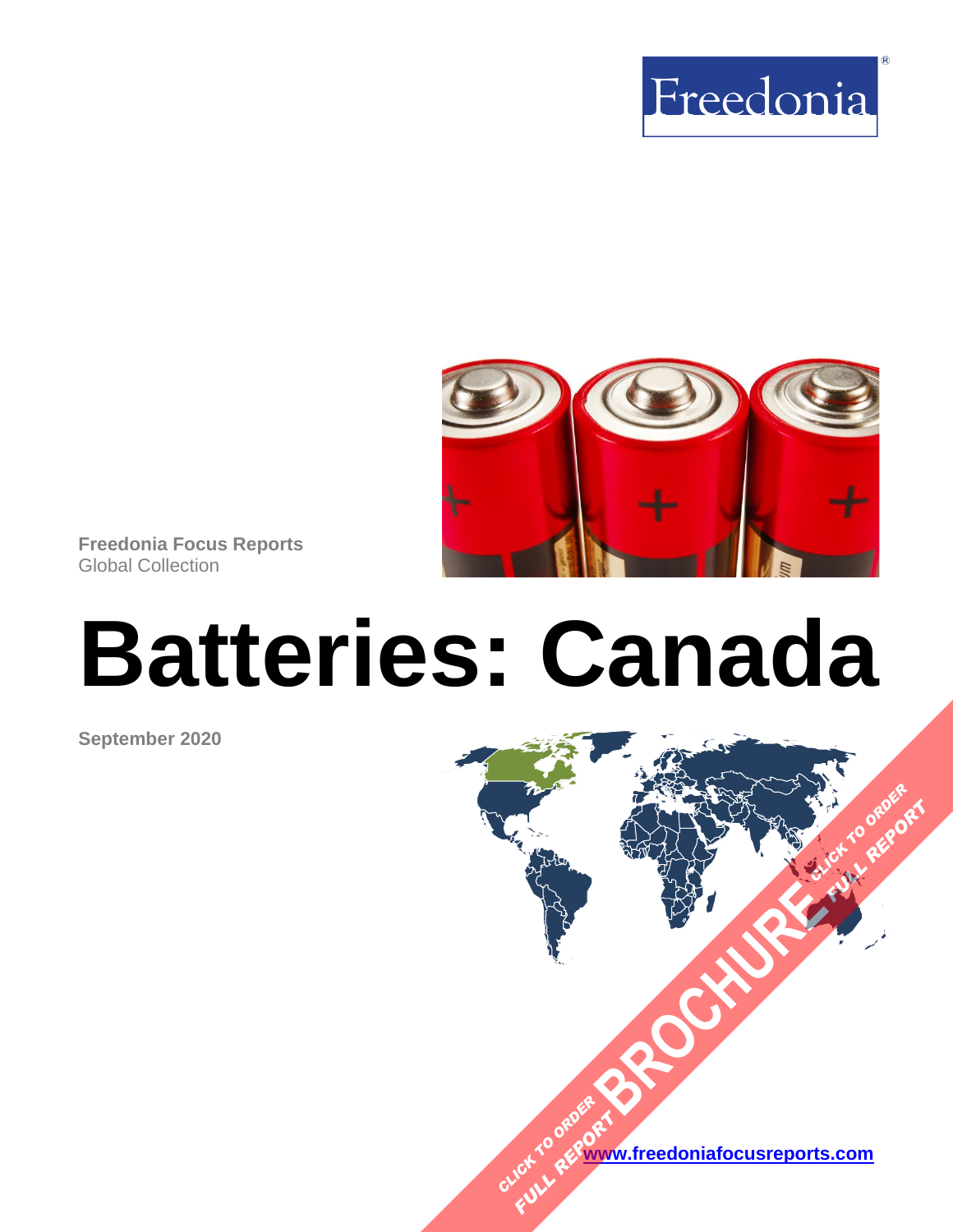# **Table of Contents**

| 1. Highlights                                 | 3  |
|-----------------------------------------------|----|
| 2. Market Environment                         | 4  |
| <b>Historical Trends</b>                      | 4  |
| Key Economic Indicators                       | 5  |
| Near-Term Impact of COVID-19                  | 6  |
| <b>Environmental &amp; Regulatory Factors</b> | 7  |
| North America Regional Outlook                | 8  |
| 3. Segmentation & Forecasts                   | 9  |
| Products                                      | 9  |
| Lead-Acid                                     | 10 |
| Lithium-Ion                                   | 11 |
| <b>Other Secondary Batteries</b>              | 12 |
| Alkaline                                      | 12 |
| <b>Other Primary Batteries</b>                | 13 |
| Markets                                       | 15 |
| Automotive                                    | 16 |
| Consumer                                      | 17 |
| <b>Other Markets</b>                          | 18 |
| Supply & Demand                               | 19 |
| 4. Industry Structure                         | 20 |
| <b>Industry Characteristics</b>               | 20 |
| <b>Market Leaders</b>                         | 21 |
| Clarios (Brookfield Business Partners)        | 22 |
| Duracell                                      | 22 |
| <b>East Penn Manufacturing</b>                | 23 |
| 5. About This Report                          | 24 |
| Scope                                         | 24 |
| Sources                                       | 25 |
| <b>Industry Codes</b>                         | 25 |
| Freedonia Methodology                         | 25 |
| Resources                                     | 27 |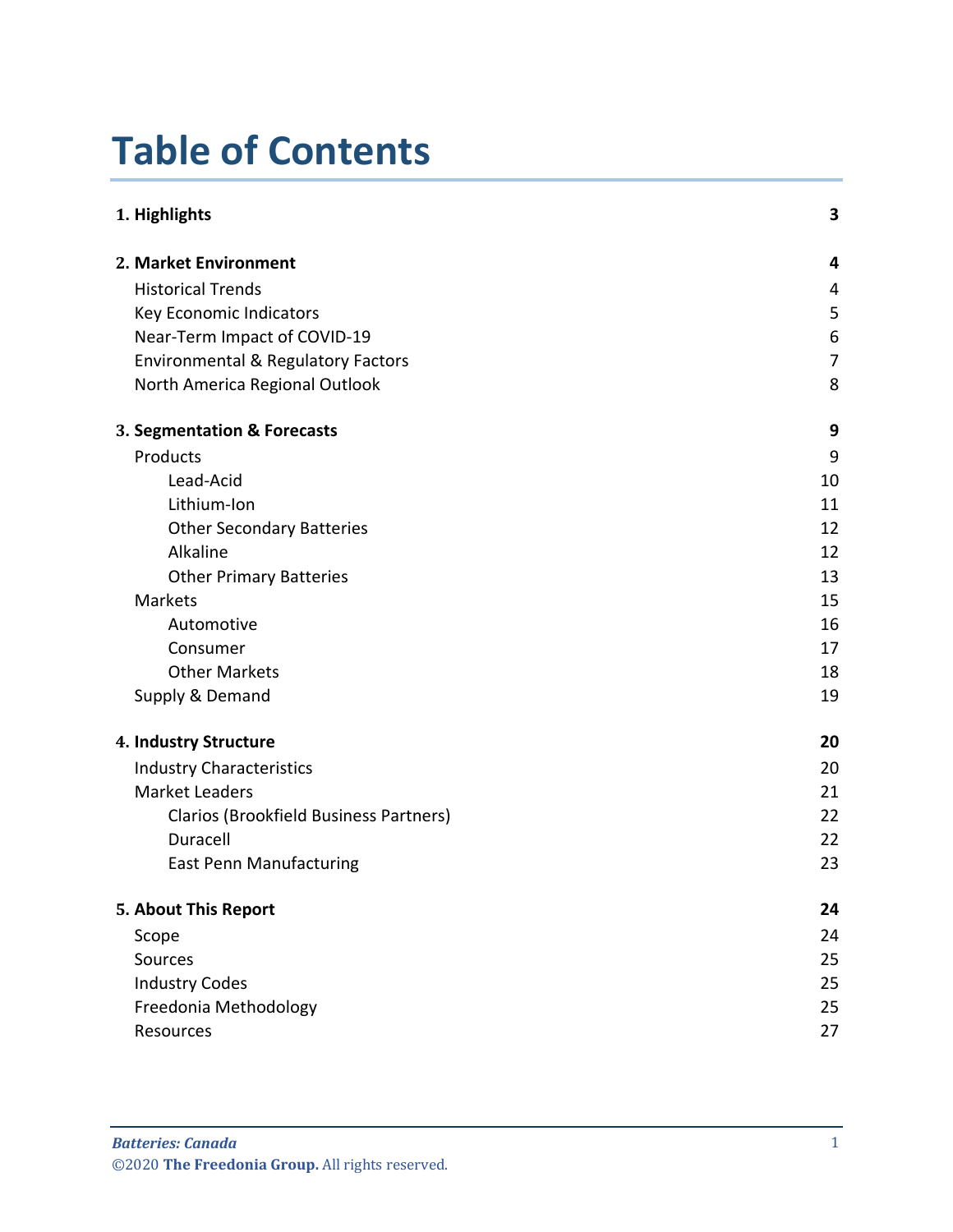# **List of Tables & Figures**

| Figure 1   Key Trends in Canada Battery Demand, 2019 - 2024                    | 3              |
|--------------------------------------------------------------------------------|----------------|
| Figure 2   Canada: Battery Demand Trends, 2009 - 2019                          | $\overline{4}$ |
| Table 1   Key Indicators for Canada Battery Demand, 2009 - 2024 (2018US\$ bil) | 5              |
| Figure 3   North America: Battery Demand by Country, 2019 (%)                  | 8              |
| Figure 4   Canada: Battery Demand by Product, 2009 - 2024 (US\$ mil)           | 9              |
| Table 2   Canada: Battery Demand by Product, 2009 - 2024 (US\$ mil)            | 9              |
| Figure 5   Canada: Battery Demand by Product, 2009 - 2024 (%)                  | 14             |
| Figure 6   Canada: Battery Demand by Market, 2009 - 2024 (US\$ mil)            | 15             |
| Table 3   Canada: Battery Demand by Market, 2009 - 2024 (US\$ mil)             | 15             |
| Figure 7   Canada: Battery Demand by Market, 2009 - 2024 (%)                   | 18             |
| Table 4   Canada: Battery Supply & Demand, 2009 - 2024 (US\$ mil)              | 19             |
| Table 5   Selected Suppliers to the Canada Battery Market                      | 21             |
| Table 6   NAICS & SIC Codes Related to Batteries                               | 25             |
|                                                                                |                |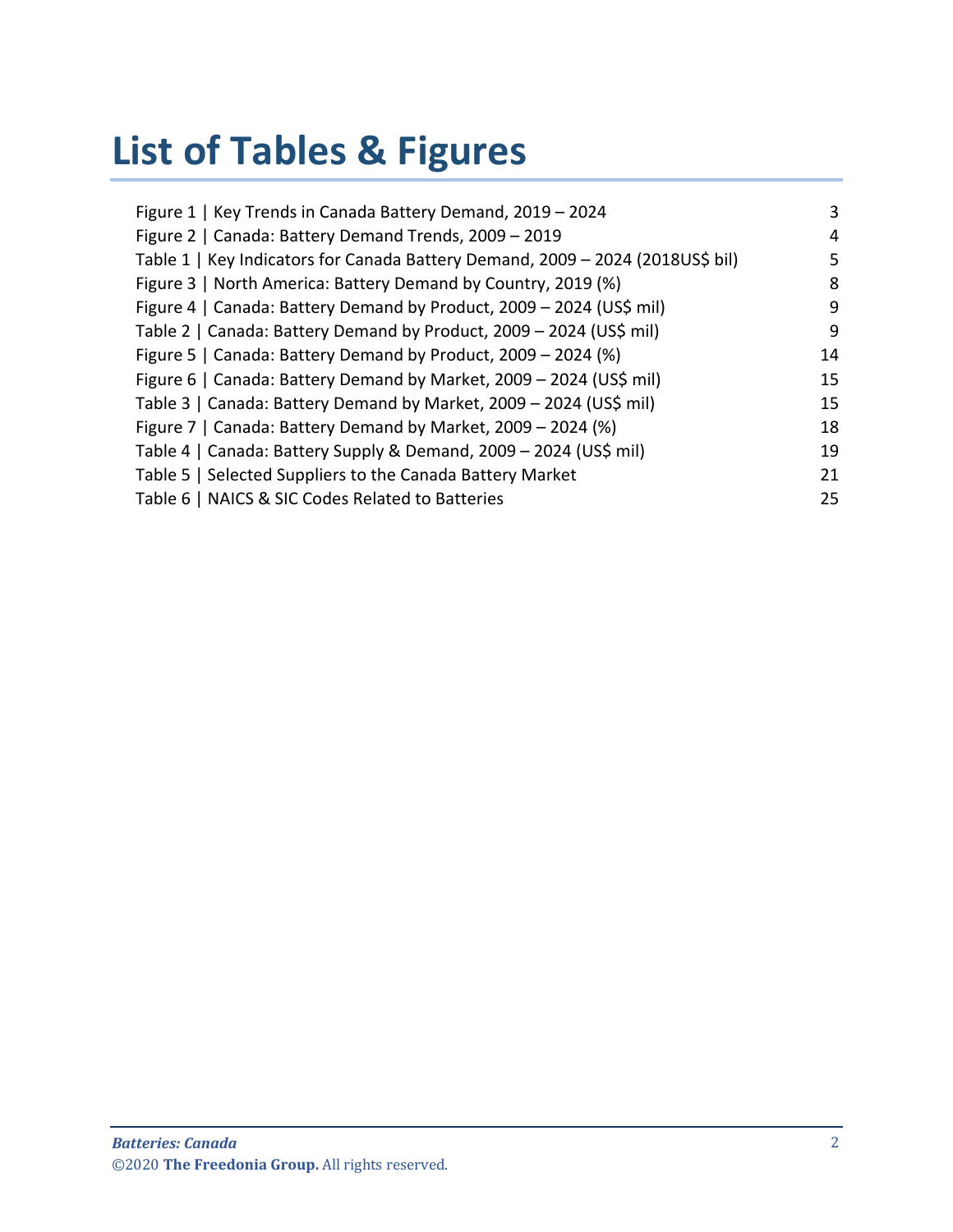# <span id="page-3-0"></span>**About This Report**

# <span id="page-3-1"></span>**Scope**

This report forecasts to 2024 battery demand and shipments in nominal US dollars at the manufacturer level in Canada. Total demand is segmented by product in terms of:

- secondary lead-acid
- secondary lithium-ion
- other secondary batteries such as nickel-based, sodium-sulfur, and sodiumnickel chloride
- primary alkaline
- other primary batteries such as lithium, zinc-air, and zinc-carbon

Total demand is also segmented by market as follows:

- automotive
- consumer
- other markets such as motive power equipment, uninterruptible power supply systems, and aerospace and defense

Total shipments are segmented by product:

- primary
- secondary

To illustrate historical trends, total demand is provided in annual series from 2009 to 2019; shipments and the various segments are reported at five-year intervals for 2009, 2014, and 2019.

Excluded from the scope of this report are battery chargers, booster cables (jumper cables), and other ancillary equipment used with batteries.

For any given historical year, US dollar amounts are obtained from values expressed in the applicable local currency. These local currency values are converted to US dollars at the average annual exchange rate for that year. For forecast years, the US dollar amounts assume the same annual exchange rate as that prevailing in 2017.

Key macroeconomic indicators are also provided with quantified trends. Other various topics, including profiles of pertinent leading companies, are covered in this report. A full outline of report items by page is available in the Table of Contents.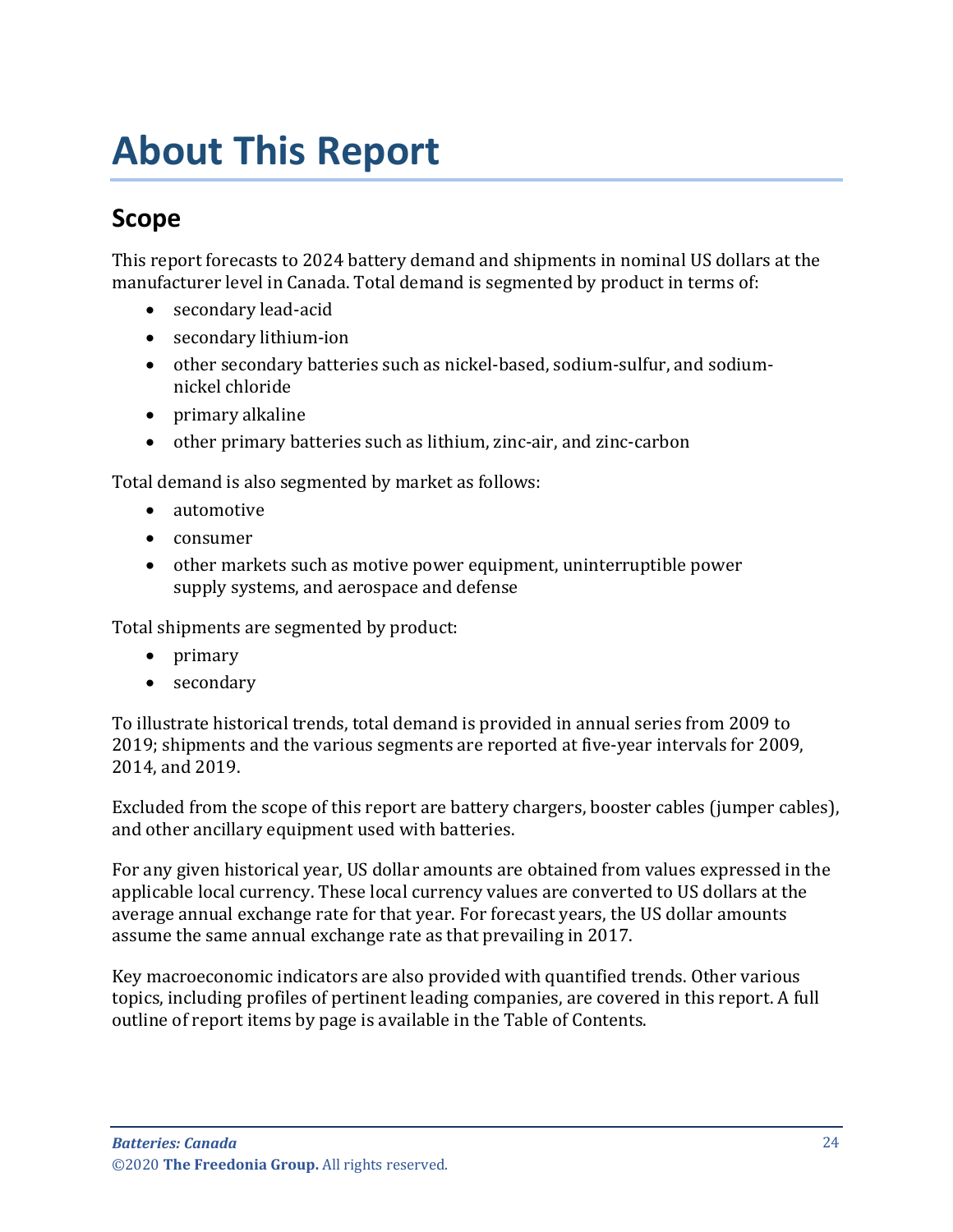### <span id="page-4-0"></span>**Sources**

*Batteries: Canada* (FA45011) is based on *[Global Batteries,](http://www.freedoniagroup.com/DocumentDetails.aspx?ReferrerId=FL-FOCUS&studyid=3875)* a comprehensive industry study published by The Freedonia Group. Reported findings represent the synthesis and analysis of data from various primary, secondary, macroeconomic, and demographic sources, such as:

- firms participating in the industry, and their suppliers and customers
- government/public agencies
- intergovernmental and non-governmental organizations
- trade associations and their publications
- the business and trade press
- indicator forecasts by The Freedonia Group
- the findings of other reports and studies by The Freedonia Group

Specific sources and additional resources are listed in the Resources section of this publication for reference and to facilitate further research.

### <span id="page-4-1"></span>**Industry Codes**

<span id="page-4-3"></span>

| Table 6   NAICS & SIC Codes Related to Batteries |                               |                                           |                   |  |  |
|--------------------------------------------------|-------------------------------|-------------------------------------------|-------------------|--|--|
| <b>NAICS/SCIAN 2017</b>                          |                               | <b>SIC</b>                                |                   |  |  |
| North American Industry Classification System    |                               | <b>Standard Industrial Classification</b> |                   |  |  |
| 335911                                           | Storage battery manufacturing | 3691                                      | Storage batteries |  |  |
| 335912                                           | Primary battery manufacturing | 3692                                      | Primary batteries |  |  |

Source: US Census Bureau

# <span id="page-4-2"></span>**Freedonia Methodology**

The Freedonia Group, a subsidiary of MarketResearch.com, has been in business for more than 30 years and in that time has developed a comprehensive approach to data analysis that takes into account the variety of industries covered and the evolving needs of our customers.

Every industry presents different challenges in market sizing and forecasting, and this requires flexibility in methodology and approach. Freedonia methodology integrates a variety of quantitative and qualitative techniques to present the best overall picture of a market's current position as well as its future outlook: When published data are available, we make sure they are correct and representative of reality. We understand that published data often have flaws either in scope or quality, and adjustments are made accordingly. Where no data are available, we use various methodologies to develop market sizing (both top-down and bottom-up) and then triangulate those results to come up with the most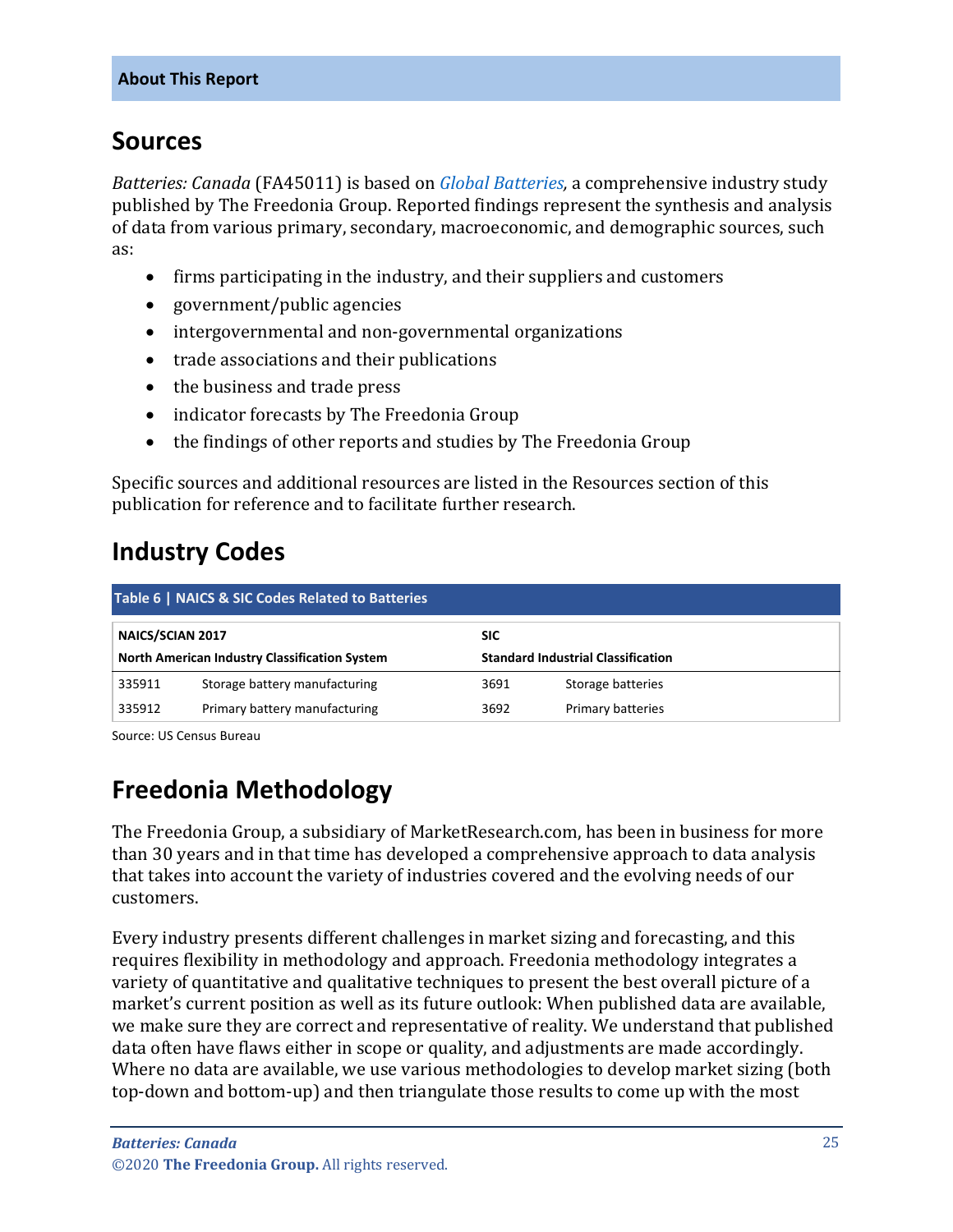#### **About This Report**

accurate data series possible. Regardless of approach, we also talk to industry participants to verify both historical perspective and future growth opportunities.

Methods used in the preparation of Freedonia market research include, but are not limited to, the following activities: comprehensive data mining and evaluation, primary research, consensus forecasting and analysis, ratio analysis using key indicators, regression analysis, end use growth indices and intensity factors, purchase power parity adjustments for global data, consumer and end user surveys, market share and corporate sales analysis, product lifespan analysis, product or market life cycle analysis, graphical data modeling, long-term historical trend analysis, bottom-up and top-down demand modeling, and comparative market size ranking.

Freedonia quantifies trends in various measures of growth and volatility. Growth (or decline) expressed as an average annual growth rate (AAGR) is the least squares growth rate, which takes into account all available datapoints over a period. The volatility of datapoints around a least squares growth trend over time is expressed via the coefficient of determination, or r<sup>2</sup>. The most stable data series relative to the trend carries an r<sup>2</sup> value of 1.0; the most volatile – 0.0. Growth calculated as a compound annual growth rate (CAGR) employs, by definition, only the first and last datapoints over a period. The CAGR is used to describe forecast growth, defined as the expected trend beginning in the base year and ending in the forecast year. Readers are encouraged to consider historical volatility when assessing particular annual values along the forecast trend, including in the forecast year.

# **Copyright & Licensing**

The full report is protected by copyright laws of the United States of America and international treaties. The entire contents of the publication are copyrighted by The Freedonia Group.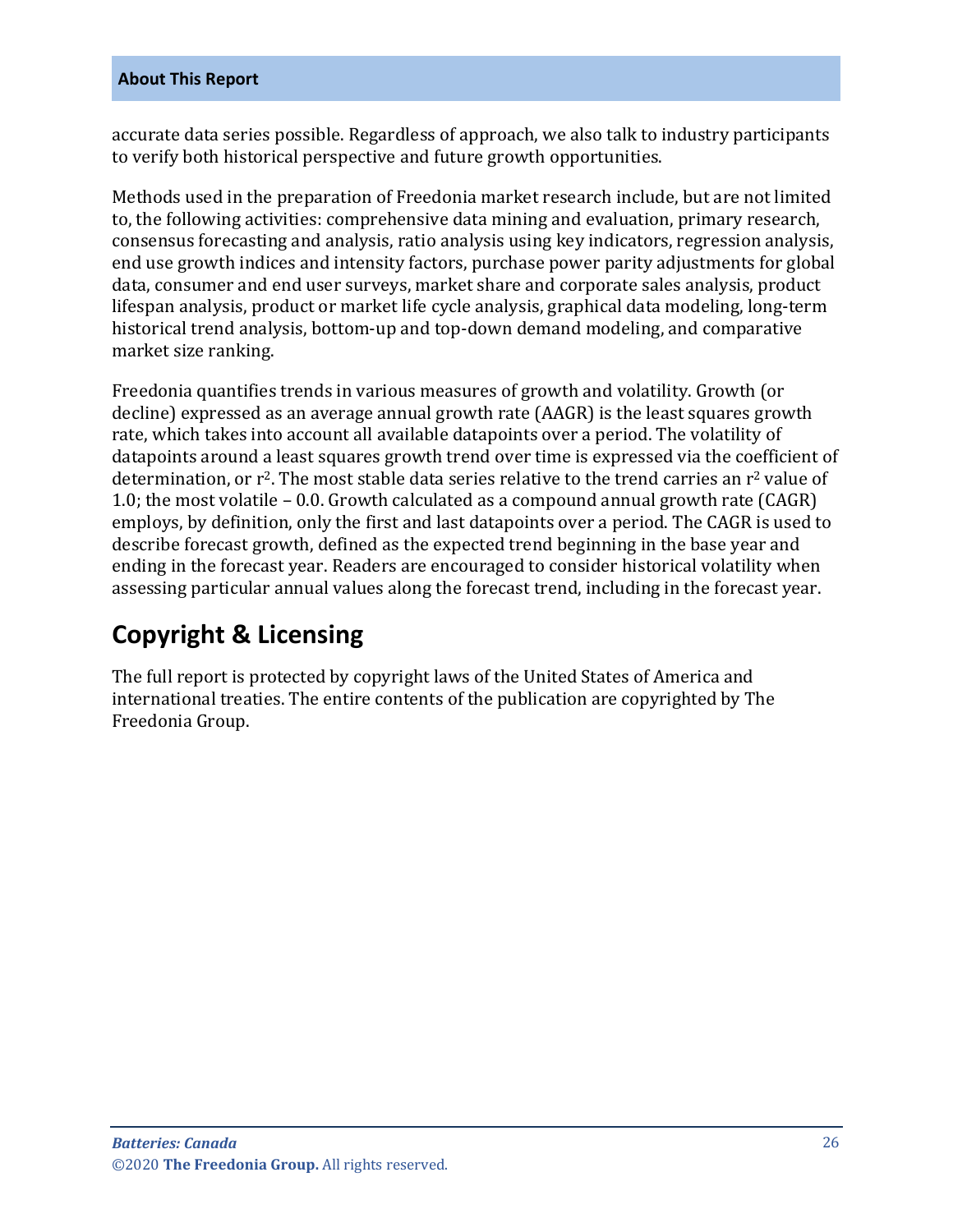### <span id="page-6-0"></span>**Resources**

#### **The Freedonia Group**

 *[Global Batteries](http://www.freedoniagroup.com/DocumentDetails.aspx?ReferrerId=FL-FOCUS&studyid=3875)* **[Freedonia Industry Studies](http://www.freedoniagroup.com/Home.aspx?ReferrerId=FL-Focus)**  *[Global E-Bikes](http://www.freedoniagroup.com/DocumentDetails.aspx?ReferrerId=FL-FOCUS&studyid=3867) [Global Electric Power Transmission & Distribution Equipment](http://www.freedoniagroup.com/DocumentDetails.aspx?ReferrerId=FL-FOCUS&studyid=3805) [Global Hybrid & Electric Vehicles](http://www.freedoniagroup.com/DocumentDetails.aspx?ReferrerId=FL-FOCUS&studyid=3627) [Global Motorcycles](http://www.freedoniagroup.com/DocumentDetails.aspx?ReferrerId=FL-FOCUS&studyid=3827) [Global Motor Vehicle Outlook](http://www.freedoniagroup.com/DocumentDetails.aspx?ReferrerId=FL-FOCUS&studyid=3838) [Global Power Lawn & Garden Equipment](http://www.freedoniagroup.com/DocumentDetails.aspx?ReferrerId=FL-FOCUS&studyid=3747) [Global Power Tools](http://www.freedoniagroup.com/DocumentDetails.aspx?ReferrerId=FL-FOCUS&studyid=3716) [North America Automotive Aftermarket](http://www.freedoniagroup.com/DocumentDetails.aspx?ReferrerId=FL-FOCUS&studyid=3577) [Power Tools](http://www.freedoniagroup.com/DocumentDetails.aspx?ReferrerId=FL-FOCUS&studyid=3818) [Recreational Vehicles in the US](http://www.freedoniagroup.com/DocumentDetails.aspx?ReferrerId=FL-FOCUS&studyid=3624) [Solar Roofing in the US](http://www.freedoniagroup.com/DocumentDetails.aspx?ReferrerId=FL-FOCUS&studyid=3616)* **[Freedonia Focus Reports](https://www.freedoniafocusreports.com/redirect.asp?progid=89534&url=/)**  *[Batteries: United States](https://www.freedoniafocusreports.com/Batteries-United-States-FF45011/?progid=89534) [COVID-19 Market Impact](https://www.freedoniafocusreports.com/COVID-19-Market-Impact-Analysis-FW95079/?progid=89534) Analysis [E-Commerce: Canada](https://www.freedoniafocusreports.com/E-Commerce-Canada-FA90043/?progid=89534) [Energy: United States](https://www.freedoniafocusreports.com/Energy-United-States-FF45043/?progid=89534) [Global Demographics](https://www.freedoniafocusreports.com/Global-Demographics-FW95050/?progid=89534) [Global Light Vehicles](https://www.freedoniafocusreports.com/Global-Light-Vehicles-FW85015/?progid=89534) [Global Macroeconomy](https://www.freedoniafocusreports.com/Global-Macroeconomy-FW95051/?progid=89534) Global Medium- [& Heavy-Duty Trucks & Buses](https://www.freedoniafocusreports.com/Global-Medium-Heavy-Duty-Trucks-Buses-FW85014/?progid=89534) [Global Motorcycles](https://www.freedoniafocusreports.com/Global-Motorcycles-FW85016/?progid=89534) [Global Power Tools](https://www.freedoniafocusreports.com/Global-Power-Tools-FW75025/?progid=89534) [Hybrid & Electric Vehicles: Canada](https://www.freedoniafocusreports.com/Hybrid-Electric-Vehicles-Canada-FA85023/?progid=89534) [Manufacturing: United States](https://www.freedoniafocusreports.com/Manufacturing-United-States-FF70032/?progid=89534) [Motorcycles: Canada](https://www.freedoniafocusreports.com/Motorcycles-Canada-FA85016/?progid=89534) [Motor Vehicles: Canada](https://www.freedoniafocusreports.com/Motor-Vehicles-Canada-FA85029/?progid=89534) [Power Lawn & Garden Equipment: Canada](https://www.freedoniafocusreports.com/Power-Lawn-Garden-Equipment-Canada-FA90016/?progid=89534) [Power Tools: Canada](https://www.freedoniafocusreports.com/Power-Tools-Canada-FA75025/?progid=89534) [Renewable Energy: United States](https://www.freedoniafocusreports.com/Renewable-Energy-United-States-FF45041/?progid=89534) [Wind Turbine Systems: United States](https://www.freedoniafocusreports.com/Wind-Turbine-Systems-United-States-FF45037/?progid=89534)*

#### **[Freedonia Custom Research](http://www.freedoniagroup.com/CustomResearch.aspx?ReferrerId=FL-Focus)**